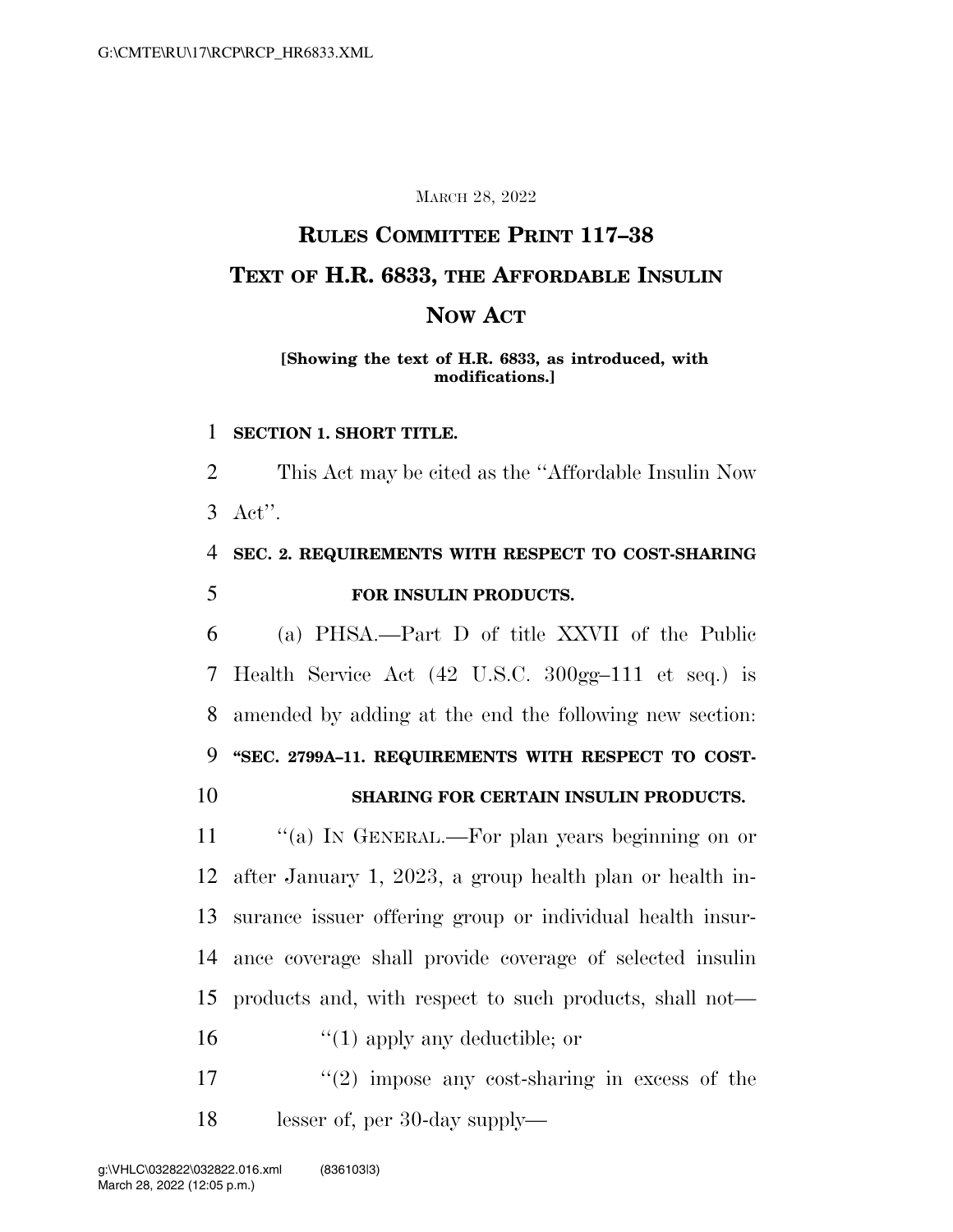$\mathfrak{D}$ 

1  $((A)$  \$35; or

 $\text{``(B)}$  the amount equal to 25 percent of the negotiated price of the selected insulin prod- uct net of all price concessions received by or on behalf of the plan or coverage, including price concessions received by or on behalf of third- party entities providing services to the plan or coverage, such as pharmacy benefit manage-ment services.

''(b) DEFINITIONS.—In this section:

11 "(1) SELECTED INSULIN PRODUCTS.—The term 'selected insulin products' means at least one of each dosage form (such as vial, pump, or inhaler dosage forms) of each different type (such as rapid-acting, short-acting, intermediate-acting, long-acting, ultra long-acting, and premixed) of insulin (as defined below), when available, as selected by the group health plan or health insurance issuer.

 ''(2) INSULIN DEFINED.—The term 'insulin' means insulin that is licensed under subsection (a) or (k) of section 351 and continues to be marketed under such section, including any insulin product that has been deemed to be licensed under section  $351(a)$  pursuant to section  $7002(e)(4)$  of the Bio-logics Price Competition and Innovation Act of 2009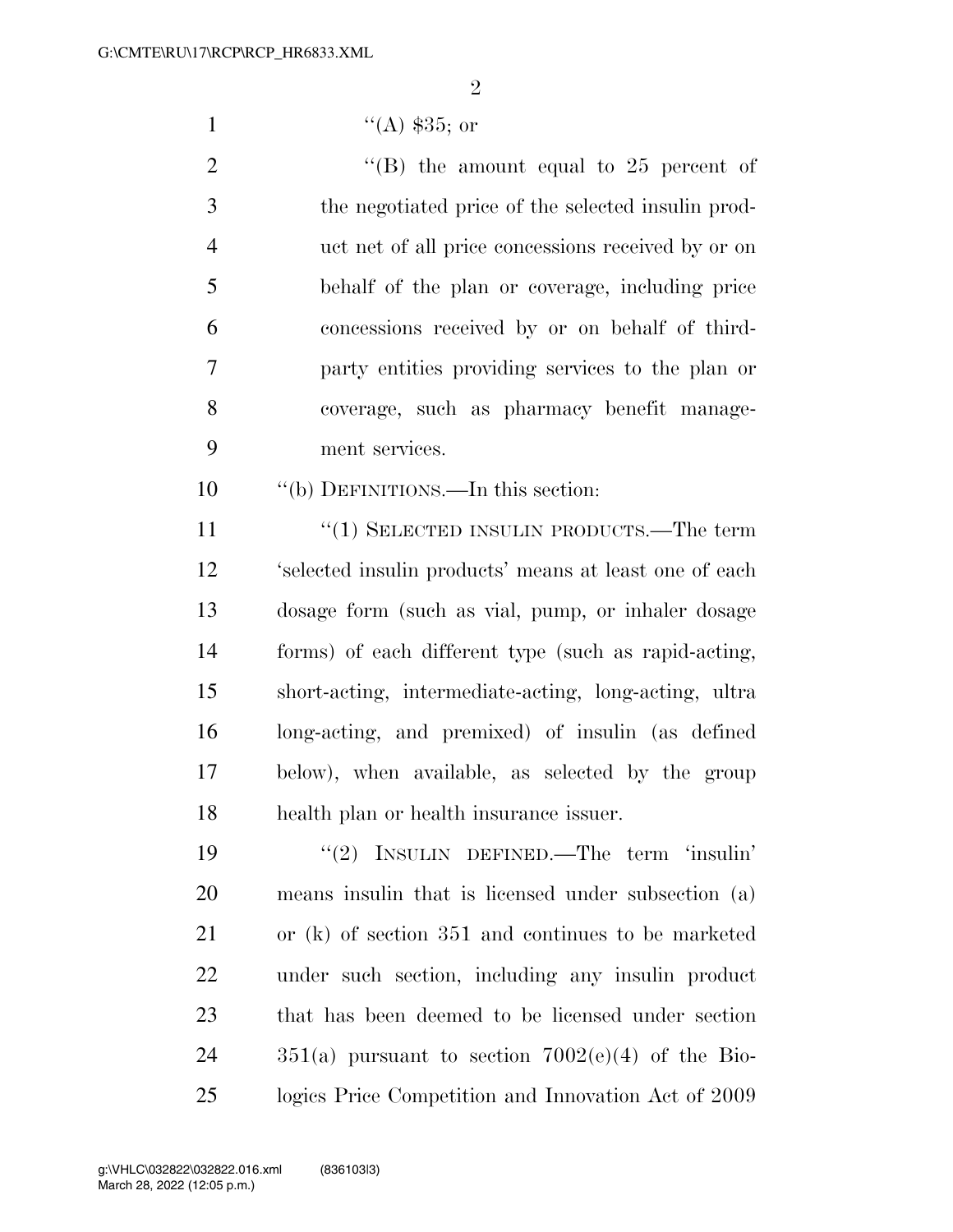and continues to be marketed pursuant to such li-censure.

 ''(c) OUT-OF-NETWORK PROVIDERS.—Nothing in this section requires a plan or issuer that has a network of providers to provide benefits for selected insulin prod- ucts described in this section that are delivered by an out- of-network provider, or precludes a plan or issuer that has a network of providers from imposing higher cost-sharing than the levels specified in subsection (a) for selected insu- lin products described in this section that are delivered by an out-of-network provider.

12 "(d) RULE OF CONSTRUCTION.—Subsection (a) shall not be construed to require coverage of, or prevent a group health plan or health insurance coverage from imposing cost-sharing other than the levels specified in subsection (a) on, insulin products that are not selected insulin prod- ucts, to the extent that such coverage is not otherwise re- quired and such cost-sharing is otherwise permitted under Federal and applicable State law.

 ''(e) APPLICATION OF COST-SHARING TOWARDS DEDUCTIBLES AND OUT-OF-POCKET MAXIMUMS.—Any 22 cost-sharing payments made pursuant to subsection  $(a)(2)$  shall be counted toward any deductible or out-of-pocket maximum that applies under the plan or coverage.''.

(b) IRC.—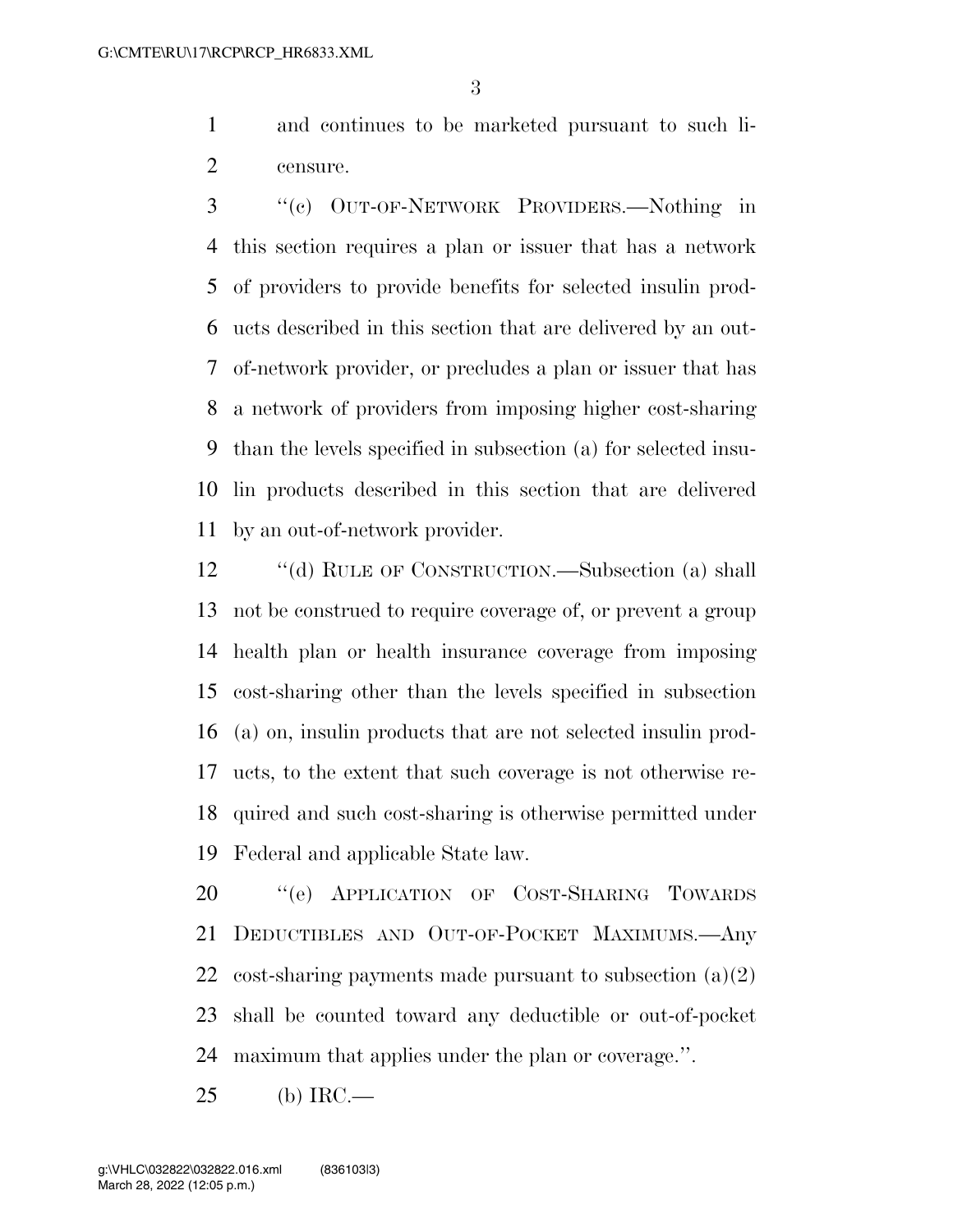| $\mathbf{1}$   | $(1)$ IN GENERAL.—Subchapter B of chapter                  |
|----------------|------------------------------------------------------------|
| $\overline{2}$ | 100 of the Internal Revenue Code of 1986 is amend-         |
| 3              | ed by adding at the end the following new section:         |
| $\overline{4}$ | "SEC. 9826. REQUIREMENTS WITH RESPECT TO COST-SHAR-        |
| 5              | ING FOR CERTAIN INSULIN PRODUCTS.                          |
| 6              | "(a) IN GENERAL.—For plan years beginning on or            |
| 7              | after January 1, 2023, a group health plan shall provide   |
| 8              | coverage of selected insulin products and, with respect to |
| 9              | such products, shall not—                                  |
| 10             | $\lq(1)$ apply any deductible; or                          |
| 11             | $\lq(2)$ impose any cost-sharing in excess of the          |
| 12             | lesser of, per 30-day supply—                              |
| 13             | $(4)$ \$35; or                                             |
| 14             | "(B) the amount equal to $25$ percent of                   |
| 15             | the negotiated price of the selected insuline prod-        |
| 16             | uct net of all price concessions received by or on         |
| 17             | behalf of the plan, including price concessions            |
| 18             | received by or on behalf of third-party entities           |
| 19             | providing services to the plan, such as phar-              |
| 20             | macy benefit management services.                          |
| 21             | "(b) DEFINITIONS.—In this section:                         |
| 22             | $\cdot\cdot(1)$ SELECTED INSULIN PRODUCTS.—The term        |
| 23             | 'selected insulin products' means at least one of each     |
| 24             | dosage form (such as vial, pump, or inhaler dosage         |
| 25             | forms) of each different type (such as rapid-acting,       |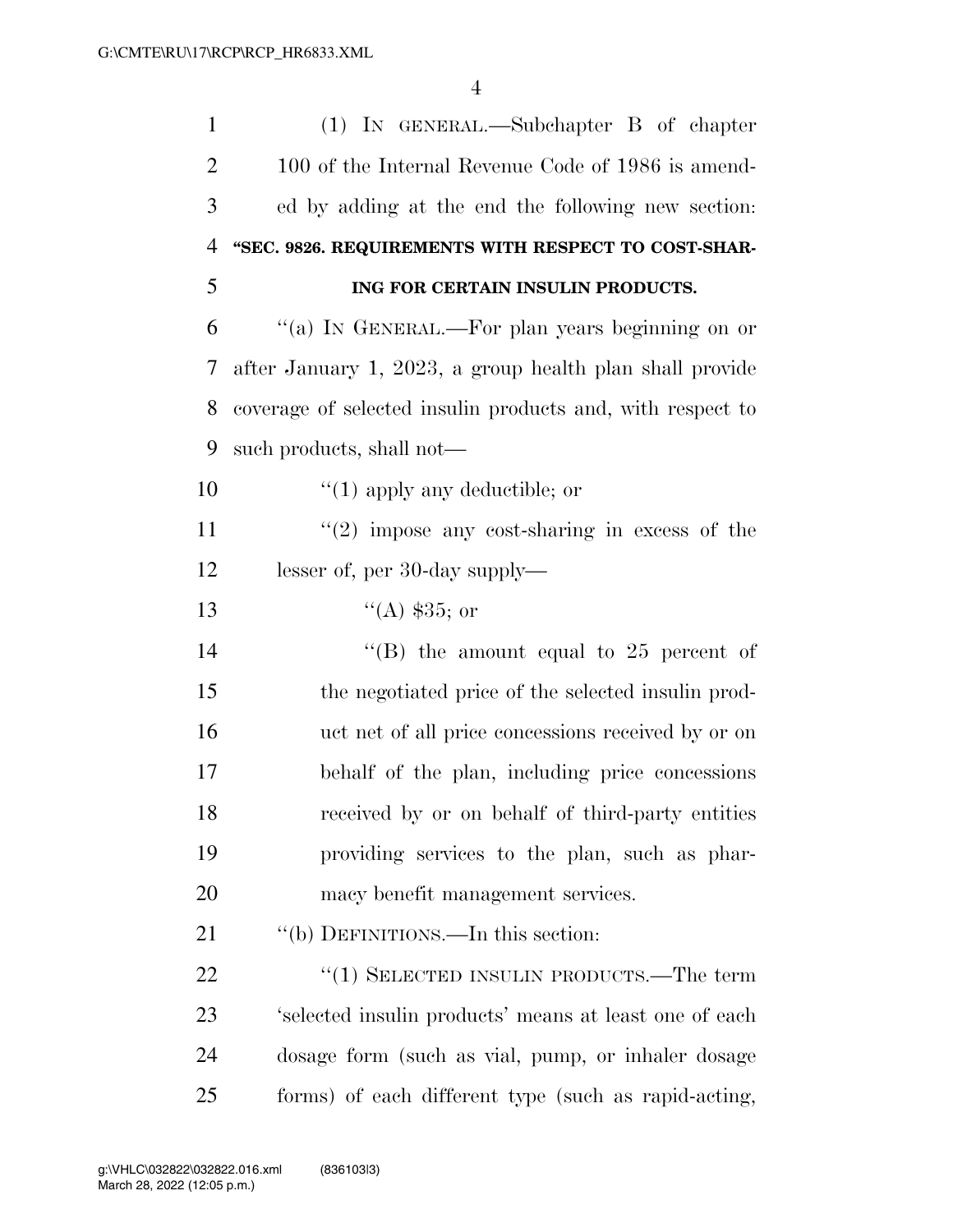short-acting, intermediate-acting, long-acting, ultra long-acting, and premixed) of insulin (as defined below), when available, as selected by the group health plan.

 ''(2) INSULIN DEFINED.—The term 'insulin' means insulin that is licensed under subsection (a) or (k) of section 351 of the Public Health Service Act and continues to be marketed under such sec- tion, including any insulin product that has been deemed to be licensed under section 351(a) of such Act pursuant to section 7002(e)(4) of the Biologics Price Competition and Innovation Act of 2009 and continues to be marketed pursuant to such licensure. ''(c) OUT-OF-NETWORK PROVIDERS.—Nothing in this section requires a plan that has a network of providers to provide benefits for selected insulin products described in this section that are delivered by an out-of-network pro- vider, or precludes a plan that has a network of providers from imposing higher cost-sharing than the levels specified in subsection (a) for selected insulin products described in this section that are delivered by an out-of-network pro-vider.

23 "(d) RULE OF CONSTRUCTION.—Subsection (a) shall not be construed to require coverage of, or prevent a group health plan from imposing cost-sharing other than the lev-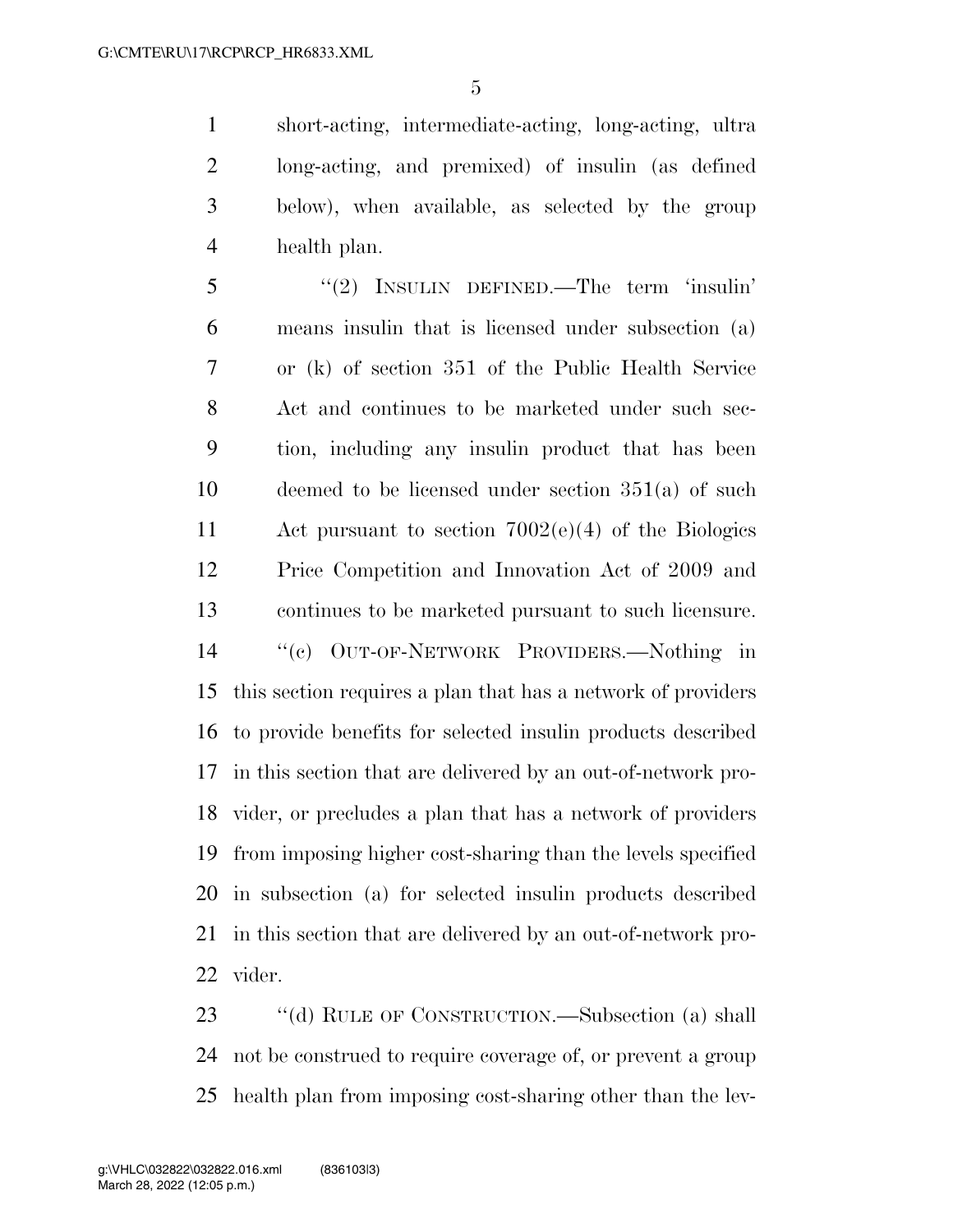els specified in subsection (a) on, insulin products that are not selected insulin products, to the extent that such cov- erage is not otherwise required and such cost-sharing is otherwise permitted under Federal and applicable State law.

 ''(e) APPLICATION OF COST-SHARING TOWARDS DEDUCTIBLES AND OUT-OF-POCKET MAXIMUMS.—Any 8 cost-sharing payments made pursuant to subsection  $(a)(2)$  shall be counted toward any deductible or out-of-pocket maximum that applies under the plan.''.

 (2) CLERICAL AMENDMENT.—The table of sec- tions for subchapter B of chapter 100 of the Inter- nal Revenue Code of 1986 is amended by adding at the end the following new item:

''Sec. 9826. Requirements with respect to cost-sharing for certain insulin products.''.

(c) ERISA.—

 (1) IN GENERAL.—Subpart B of part 7 of sub- title B of title I of the Employee Retirement Income Security Act of 1974 (29 U.S.C. 1185 et seq.) is amended by adding at the end the following:

### **''SEC. 726. REQUIREMENTS WITH RESPECT TO COST-SHAR-**

**ING FOR CERTAIN INSULIN PRODUCTS.** 

22 "(a) In GENERAL.—For plan years beginning on or after January 1, 2023, a group health plan or health in-surance issuer offering group health insurance coverage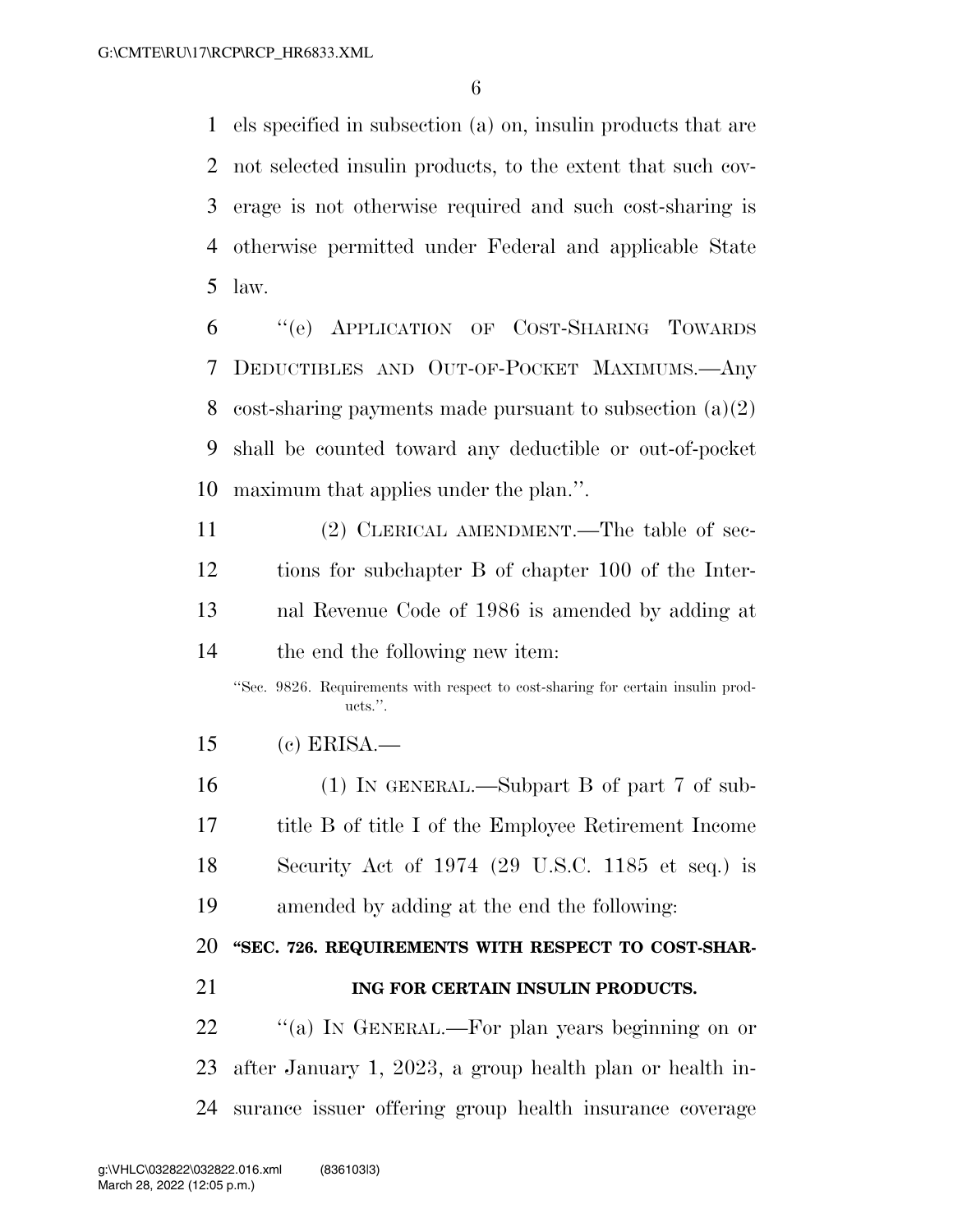| $\mathbf{1}$   | shall provide coverage of selected insulin products and, |
|----------------|----------------------------------------------------------|
| $\overline{2}$ | with respect to such products, shall not—                |
| 3              | $\lq(1)$ apply any deductible; or                        |
| $\overline{4}$ | $(2)$ impose any cost-sharing in excess of the           |
| 5              | lesser of, per 30-day supply—                            |
| 6              | $(4)$ \$35; or                                           |
| 7              | "(B) the amount equal to $25$ percent of                 |
| 8              | the negotiated price of the selected insulin prod-       |
| 9              | uct net of all price concessions received by or on       |
| 10             | behalf of the plan or coverage, including price          |
| 11             | concessions received by or on behalf of third-           |
| 12             | party entities providing services to the plan or         |
| 13             | coverage, such as pharmacy benefit manage-               |
| 14             | ment services.                                           |
| 15             | "(b) DEFINITIONS.—In this section:                       |
| 16             | $``(1)$ SELECTED INSULIN PRODUCTS.—The term              |
| 17             |                                                          |
|                | 'selected insulin products' means at least one of each   |
|                | dosage form (such as vial, pump, or inhaler dosage       |
|                | forms) of each different type (such as rapid-acting,     |
| 18<br>19<br>20 | short-acting, intermediate-acting, long-acting, ultra    |
| 21             | long-acting, and premixed) of insulin (as defined        |
| 22             | below), when available, as selected by the group         |
| 23             | health plan or health insurance issuer.                  |

means insulin that is licensed under subsection (a)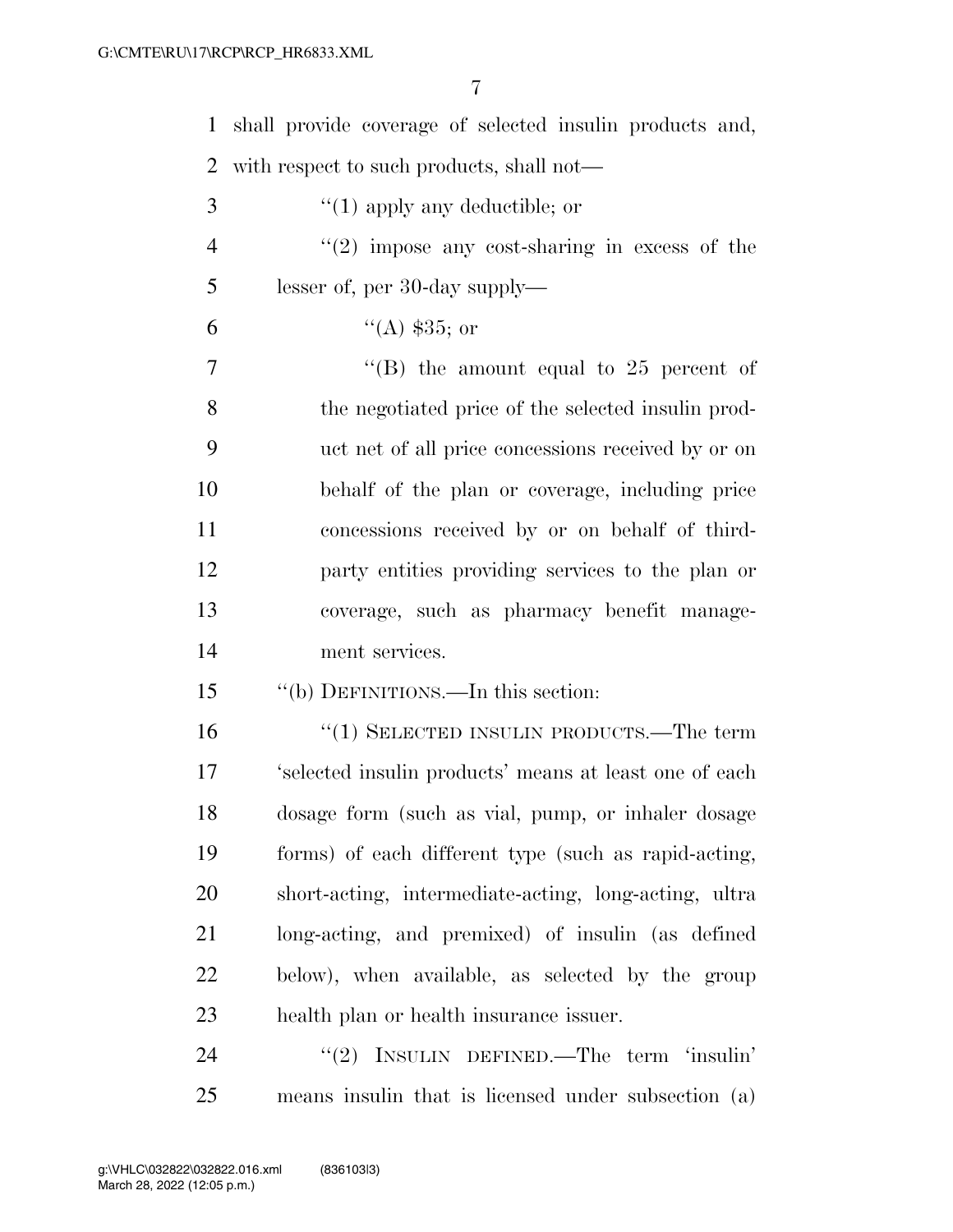or (k) of section 351 of the Public Health Service Act and continues to be marketed under such sec- tion, including any insulin product that has been deemed to be licensed under section 351(a) of such Act pursuant to section 7002(e)(4) of the Biologics Price Competition and Innovation Act of 2009 and continues to be marketed pursuant to such licensure. ''(c) OUT-OF-NETWORK PROVIDERS.—Nothing in this section requires a plan or issuer that has a network of providers to provide benefits for selected insulin prod- ucts described in this section that are delivered by an out- of-network provider, or precludes a plan or issuer that has a network of providers from imposing higher cost-sharing than the levels specified in subsection (a) for selected insu- lin products described in this section that are delivered by an out-of-network provider.

 ''(d) RULE OF CONSTRUCTION.—Subsection (a) shall not be construed to require coverage of, or prevent a group health plan or health insurance coverage from imposing cost-sharing other than the levels specified in subsection (a) on, insulin products that are not selected insulin prod- ucts, to the extent that such coverage is not otherwise re- quired and such cost-sharing is otherwise permitted under Federal and applicable State law.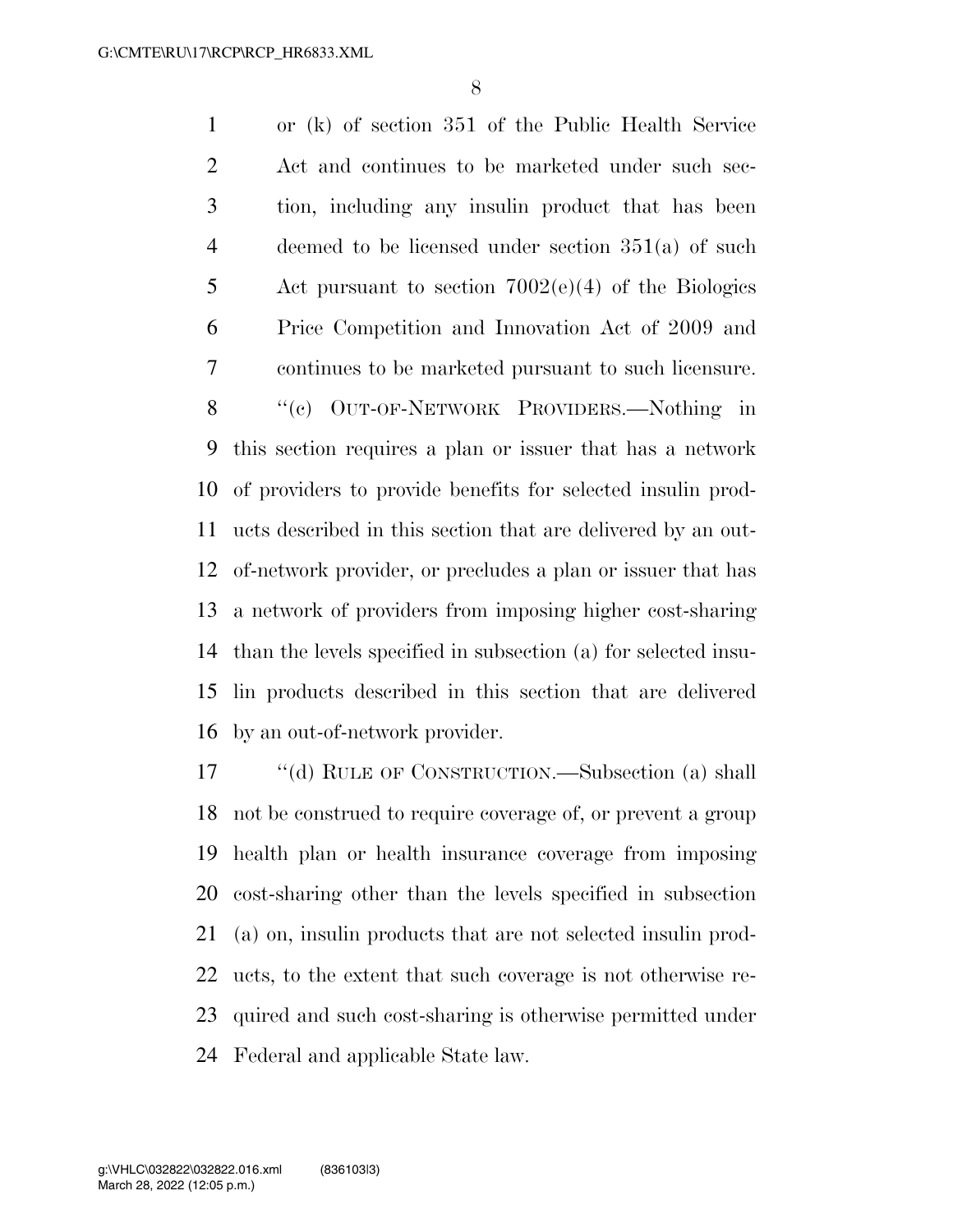''(e) APPLICATION OF COST-SHARING TOWARDS DEDUCTIBLES AND OUT-OF-POCKET MAXIMUMS.—Any cost-sharing payments made pursuant to subsection (a)(2) shall be counted toward any deductible or out-of-pocket maximum that applies under the plan or coverage.''. (2) CLERICAL AMENDMENT.—The table of con- tents in section 1 of the Employee Retirement In- come Security Act of 1974 (29 U.S.C. 1001 et seq.) is amended by inserting after the item relating to section 725 the following: ''Sec. 726. Requirements with respect to cost-sharing for certain insulin products.''. (d) NO EFFECT ON OTHER COST-SHARING.—Section 1302(d)(2) of the Patient Protection and Affordable Care 13 Act (42 U.S.C. 18022 $(d)(2)$ ) is amended by adding at the end the following new subparagraph: 15 "(D) SPECIAL RULE RELATING TO INSU- LIN COVERAGE.—The exemption of coverage of selected insulin products (as defined in section 2799A–11(b) of the Public Health Service Act) from the application of any deductible pursuant 20 to section  $2799A-11(a)(1)$  of such Act, section 726(a)(1) of the Employee Retirement Income 22 Security Act of 1974, or section  $9826(a)(1)$  of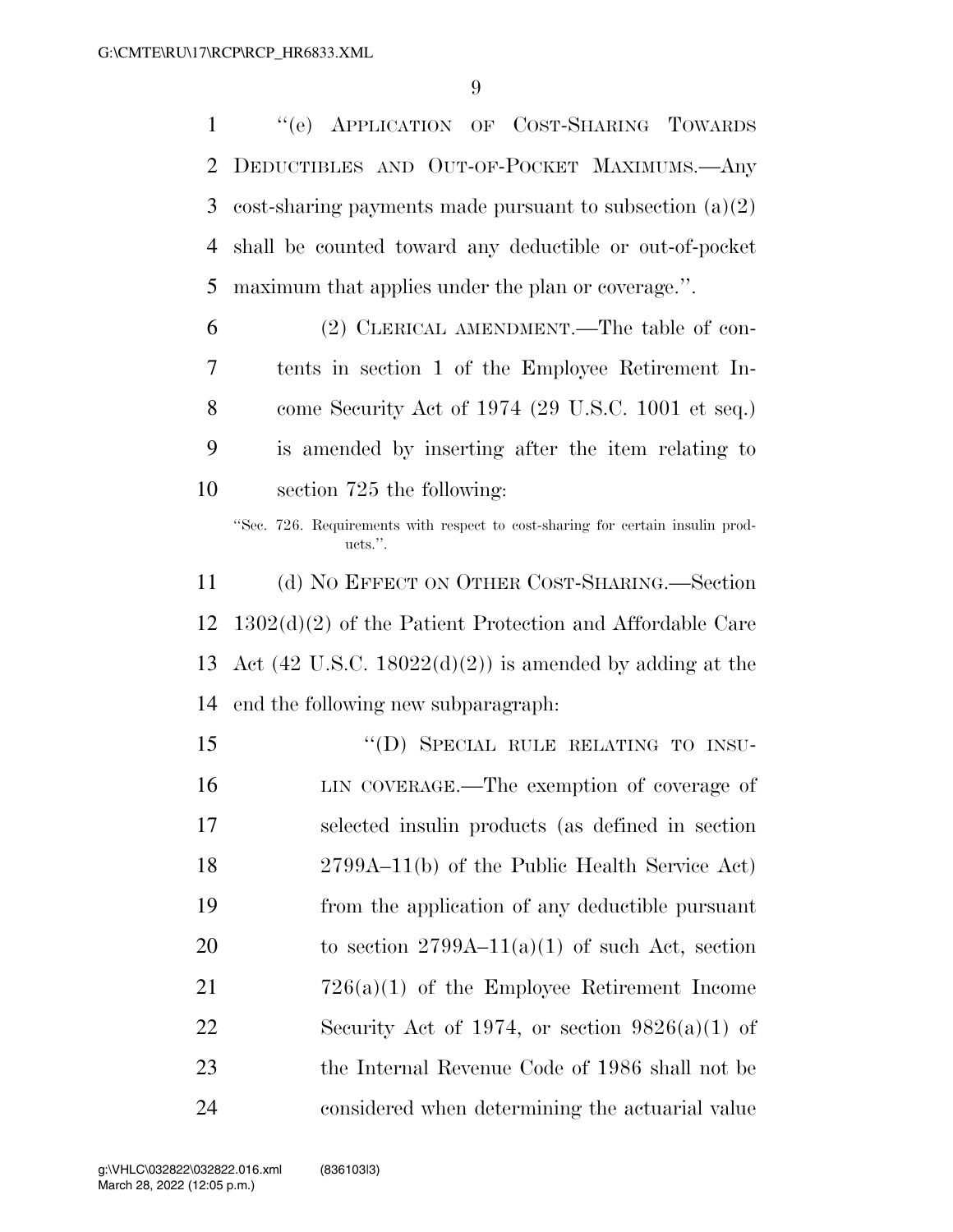| $\mathbf{1}$   | of a qualified health plan under this sub-                  |
|----------------|-------------------------------------------------------------|
| $\overline{2}$ | section.".                                                  |
| 3              | (e) COVERAGE OF CERTAIN INSULIN PRODUCTS                    |
| 4              | UNDER CATASTROPHIC PLANS.—Section $1302(e)$ of the          |
| 5              | Patient Protection and Affordable Care Act (42 U.S.C.       |
| 6              | $18022(e)$ ) is amended by adding at the end the following: |
| 7              | "(4) COVERAGE OF CERTAIN INSULIN PROD-                      |
| 8              | UCTS.                                                       |
| 9              | "(A) IN GENERAL.—Notwithstanding para-                      |
| 10             | graph $(1)(B)(i)$ , a health plan described in              |
| 11             | paragraph (1) shall provide coverage of selected            |
| 12             | insulin products, in accordance with section                |
| 13             | 2799A–11 of the Public Health Service Act, be-              |
| 14             | fore an enrolled individual has incurred, during            |
| 15             | a plan year, cost-sharing expenses in an amount             |
| 16             | equal to the annual limitation in effect under              |
| 17             | subsection $(c)(1)$ for the plan year.                      |
| 18             | "(B) TERMINOLOGY.—For purposes of                           |
| 19             | subparagraph $(A)$ —                                        |
| 20             | "(i) the term 'selected insulin prod-                       |
| 21             | ucts' has the meaning given such term in                    |
| 22             | section $2799A-11(b)$ of the Public Health                  |
| 23             | Service Act; and                                            |
| 24             | "(ii) the requirements of section                           |
| 25             | 2799A-11 of such Act shall be applied by                    |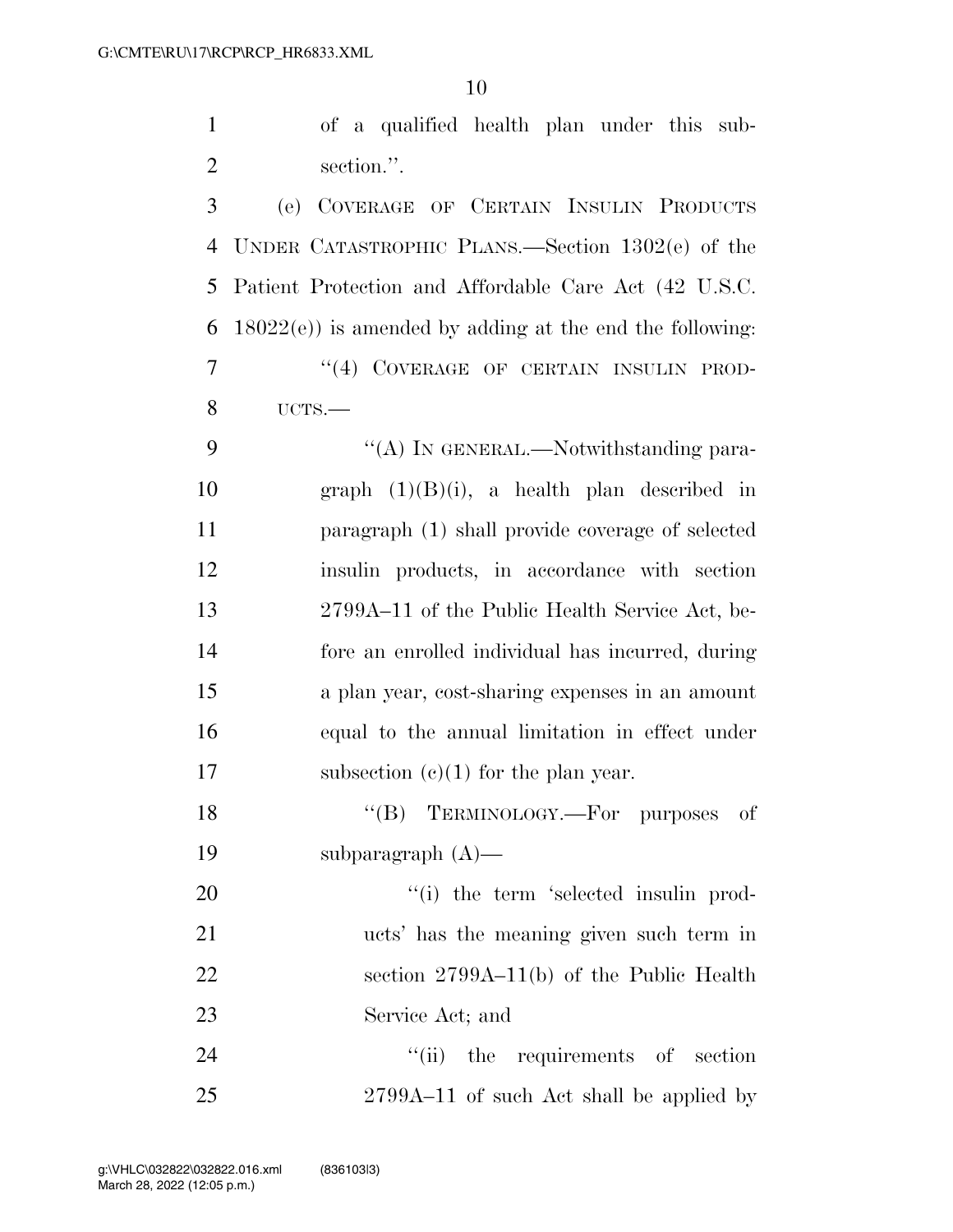| $\mathbf{1}$   | deeming each reference in such section to                        |
|----------------|------------------------------------------------------------------|
|                |                                                                  |
| $\overline{2}$ | 'individual health insurance coverage' to be                     |
| 3              | a reference to a plan described in para-                         |
| $\overline{4}$ | graph $(1)$ .".                                                  |
| 5              | (f) IMPLEMENTATION.—The Secretary of Health and                  |
| 6              | Human Services, the Secretary of Labor, and the Sec-             |
| 7              | retary of the Treasury may implement the provisions of,          |
| 8              | including the amendments made by, this section through           |
| 9              | sub-regulatory guidance, program instruction, or other-          |
| 10             | wise.                                                            |
| 11             | SEC. 3. APPROPRIATE COST-SHARING FOR CERTAIN INSU-               |
| 12             | LIN PRODUCTS UNDER MEDICARE PART D.                              |
| 13             | (a) IN GENERAL.—Section 1860D-2 of the Social                    |
| 14             | Security Act $(42 \text{ U.S.C. } 1395\text{w}-102)$ is amended— |
| 15             | $(1)$ in subsection $(b)$ —                                      |
| 16             | $(A)$ in paragraph $(1)(A)$ , by striking "The                   |
| 17             | coverage" and inserting "Subject to paragraph                    |
| 18             | $(8)$ , the coverage";                                           |
| 19             | $(B)$ in paragraph $(2)$ —                                       |
| 20             | (i) in subparagraph $(A)$ , by striking                          |
| 21             | "and (D)" and inserting "and (D) and                             |
| 22             | paragraph $(8)$ ";                                               |
| 23             | (ii) in subparagraph $(B)$ , by striking                         |
| 24             | "and $(D)$ " and inserting "and $(D)$ and                        |
| 25             | paragraph $(8)$ ";                                               |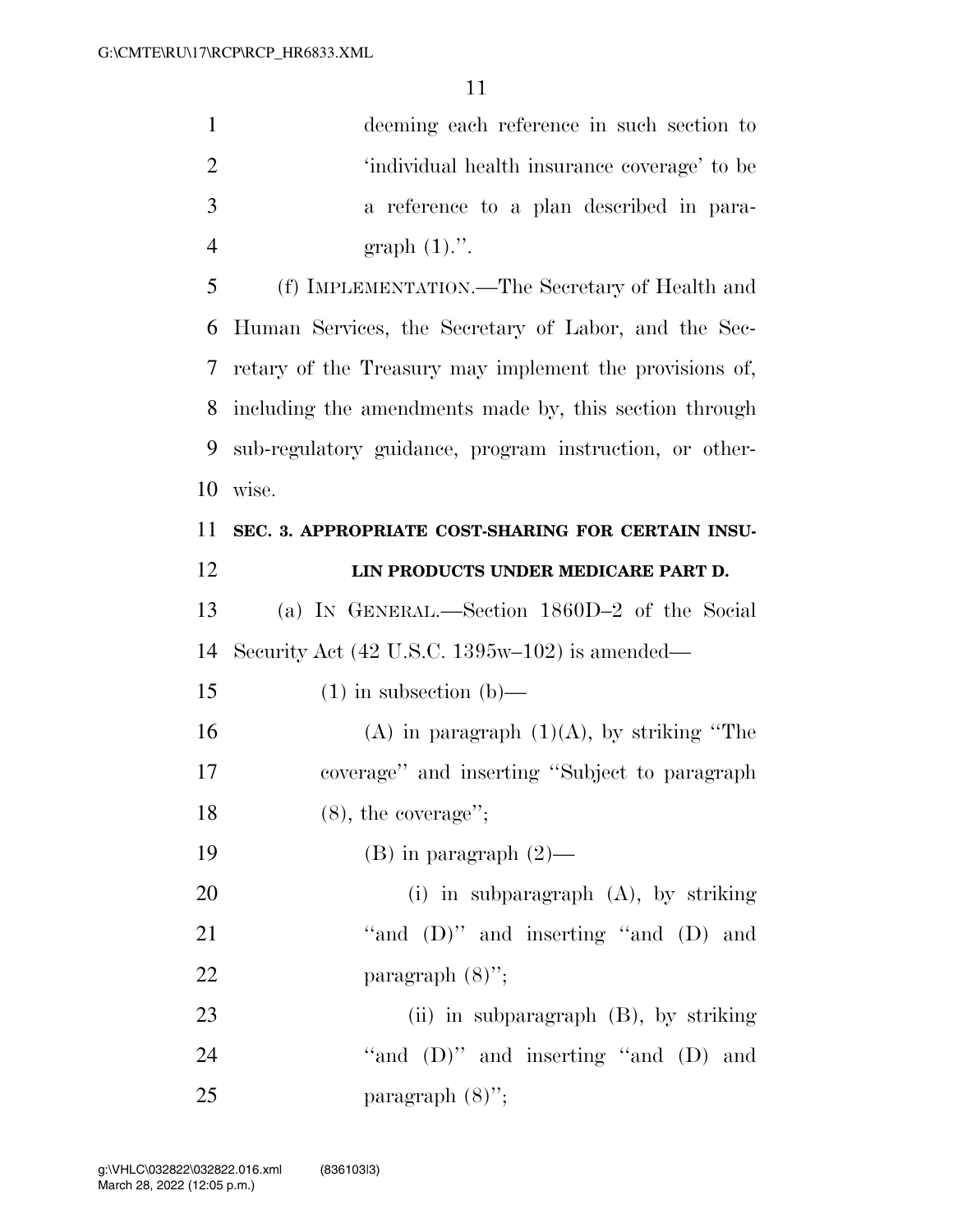| $\mathbf{1}$   | (iii) in subparagraph $(C)(i)$ , by strik-       |
|----------------|--------------------------------------------------|
| $\overline{2}$ | ing "paragraph (4)" and inserting "para-         |
| 3              | graphs $(4)$ and $(8)$ "; and                    |
| $\overline{4}$ | (iv) in subparagraph $(D)(i)$ , by strik-        |
| 5              | ing "paragraph (4)" and inserting "para-         |
| 6              | graphs $(4)$ and $(8)$ ";                        |
| 7              | $(C)$ in paragraph $(3)(A)$ , by striking "and   |
| 8              | $(4)$ " and inserting "(4), and $(8)$ ";         |
| 9              | (D) in paragraph $(4)(A)(i)$ , by striking       |
| 10             | "The coverage" and inserting "Subject to para-   |
| 11             | $graph(8)$ , the coverage"; and                  |
| 12             | (E) by adding at the end the following new       |
| 13             | paragraph:                                       |
| 14             | "(8) TREATMENT OF COST-SHARING FOR CER-          |
| 15             | TAIN INSULIN PRODUCTS.-                          |
| 16             | "(A) IN GENERAL.—For plan years begin-           |
| 17             | ning on or after January 1, 2023, with respect   |
| 18             | to an individual, the following shall apply with |
| 19             | respect to any insulin product (as defined in    |
| 20             | subparagraph $(B)$ ) that is covered under the   |
| 21             | prescription drug plan or MA-PD plan in which    |
| 22             | the individual is enrolled:                      |
| 23             | "(i) NO APPLICATION OF DEDUCT-                   |
| 24             | IBLE.—The deductible under paragraph             |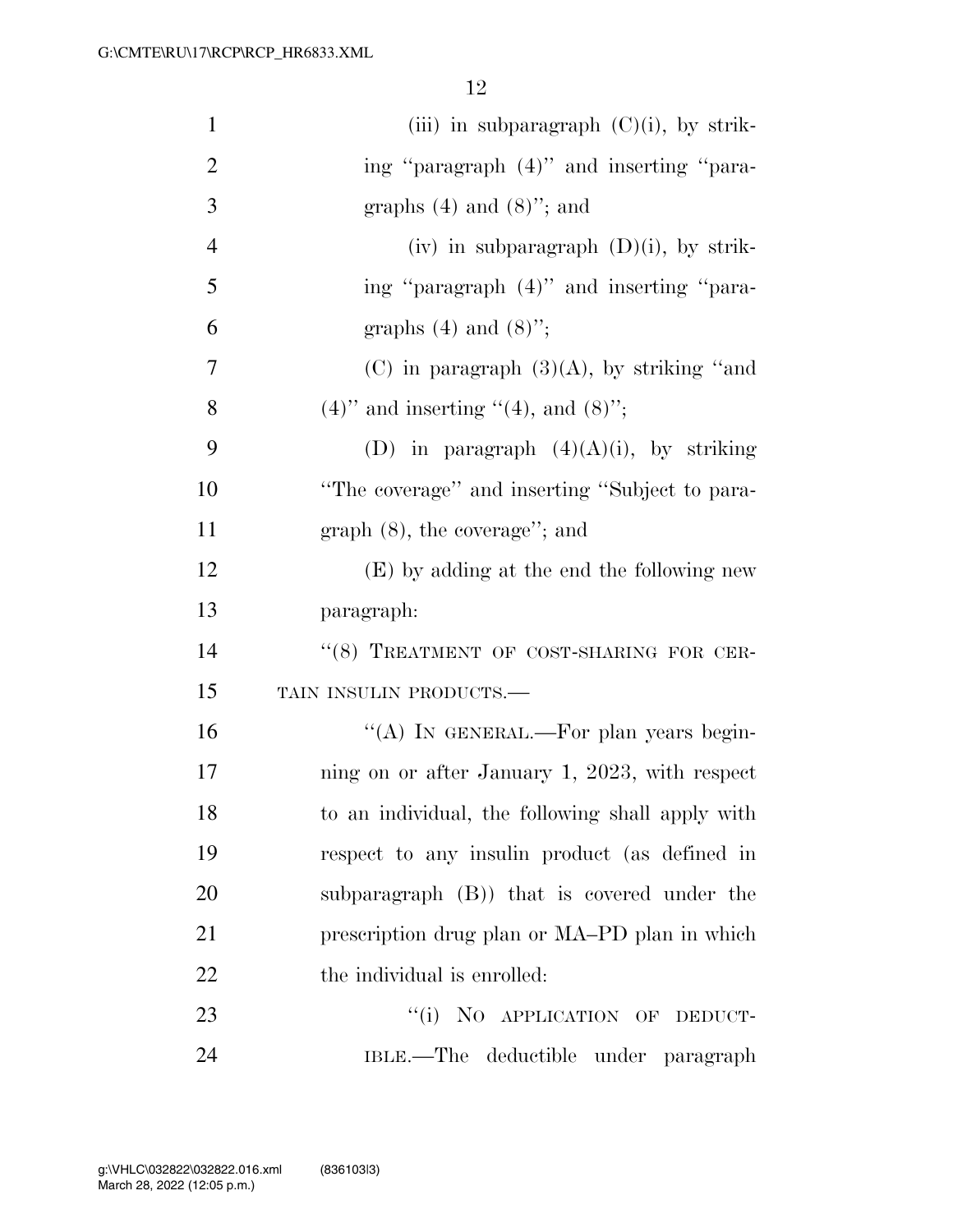| $\mathbf{1}$   | (1) shall not apply with respect to such in-         |
|----------------|------------------------------------------------------|
| $\overline{2}$ | sulin product.                                       |
| 3              | "(ii) APPLICATION OF COST-SHAR-                      |
| $\overline{4}$ | ING.                                                 |
| 5              | "(I) IN GENERAL.—The coverage                        |
| 6              | provides benefits for such insulin                   |
| $\overline{7}$ | product, regardless of whether an in-                |
| 8              | dividual has reached the initial cov-                |
| 9              | erage limit under paragraph (3) or                   |
| 10             | out-of-pocket threshold under<br>the                 |
| 11             | paragraph (4), with cost-sharing for a               |
| 12             | one-month supply that is equal to the                |
| 13             | applicable copayment amount.                         |
| 14             | "(II) APPLICABLE COPAYMENT                           |
| 15             | AMOUNT.—For purposes of<br>this                      |
| 16             | clause, the term 'applicable copayment               |
| 17             | amount' means, with respect to an in-                |
| 18             | sulin product under a prescription                   |
| 19             | drug plan or an MA-PD plan,<br>an                    |
| 20             | amount that is not more than \$35.                   |
| 21             | "(B) INSULIN PRODUCT.—For purposes of                |
| 22             | paragraph, the term 'insulin product'<br><i>this</i> |
| 23             | means a covered part D drug that is an insulin       |
| 24             | product that is approved under section 505 of        |
| 25             | the Federal Food, Drug, and Cosmetic Act or          |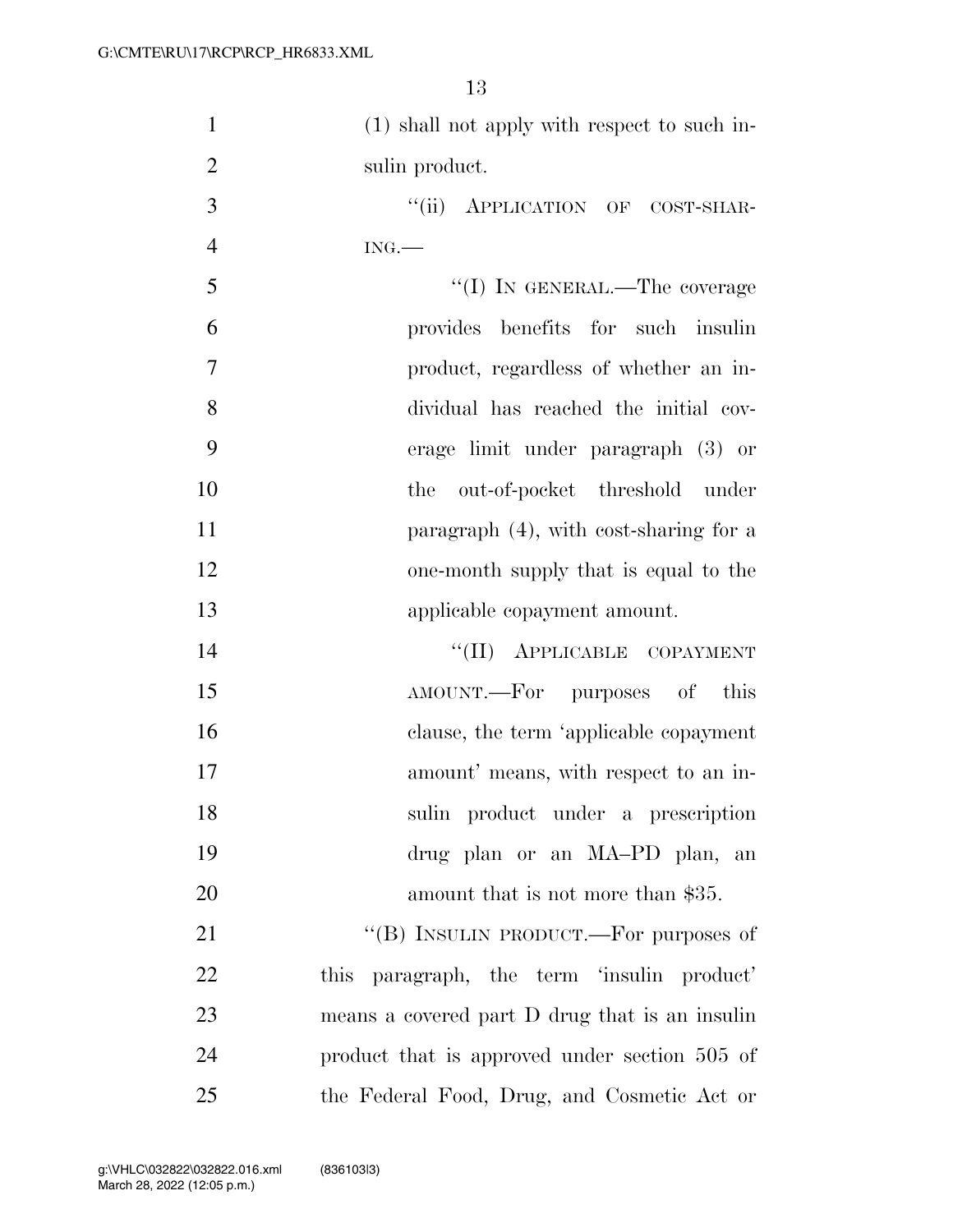| $\mathbf{1}$   | licensed under section 351 of the Public Health                          |
|----------------|--------------------------------------------------------------------------|
| $\overline{2}$ | Service Act and marketed pursuant to such ap-                            |
| 3              | proval or licensure, including any insulin prod-                         |
| $\overline{4}$ | uct that has been deemed to be licensed under                            |
| 5              | section 351 of the Public Health Service Act                             |
| 6              | pursuant to section $7002(e)(4)$ of the Biologies                        |
| 7              | Price Competition and Innovation Act of 2009                             |
| 8              | and marketed pursuant to such section."; and                             |
| 9              | $(2)$ in subsection $(e)$ , by adding at the end the                     |
| 10             | following new paragraph:                                                 |
| 11             | "(4) TREATMENT OF COST-SHARING FOR INSU-                                 |
| 12             | LIN PRODUCTS.—The coverage is provided in accord-                        |
| 13             | ance with subsection $(b)(8)$ .".                                        |
| 14             | (b) CONFORMING AMENDMENTS TO COST-SHARING                                |
| 15             | FOR LOW-INCOME INDIVIDUALS.—Section $1860D-14(a)$                        |
| 16             | of the Social Security Act $(42 \text{ U.S.C. } 1395\text{w}-114(a))$ is |
| 17             | amended—                                                                 |
| 18             | $(1)$ in paragraph $(1)$ —                                               |
| 19             | $(A)$ in subparagraph $(D)(iii)$ , by adding at                          |
| 20             | the end the following new sentence: "For plan                            |
| 21             | year 2023 and subsequent plan years, the co-                             |
| 22             | payment amount applicable under the preceding                            |
| 23             | sentence for a one-month supply of an insulin                            |
| 24             | product (as defined in subparagraph $(B)$ of sec-                        |
| 25             | tion $1860D-2(b)(8)$ dispensed to the individual                         |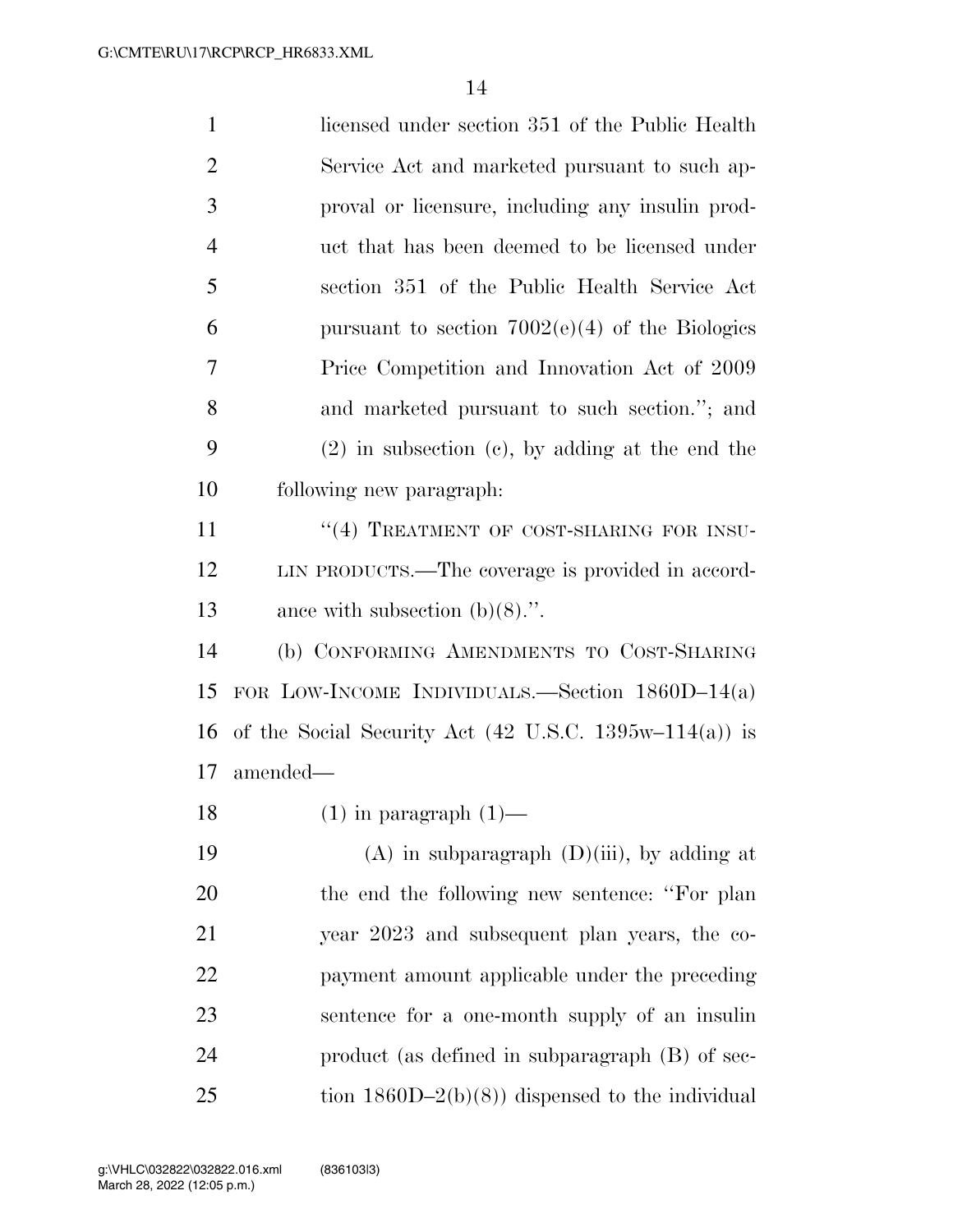| $\mathbf{1}$   | may not exceed the applicable copayment            |
|----------------|----------------------------------------------------|
| $\overline{2}$ | amount (as defined in subparagraph $(A)(ii)(II)$ ) |
| 3              | of such section) for the product under the pre-    |
| $\overline{4}$ | scription drug plan or MA-PD plan in which         |
| 5              | the individual is enrolled."; and                  |
| 6              | $(B)$ in subparagraph $(E)$ , by inserting the     |
| $\overline{7}$ | following before the period at the end "or under"  |
| 8              | section $1860D-2(b)(8)$ in the case of an insulin  |
| 9              | product (as defined in subparagraph (B) of         |
| 10             | such section)"; and                                |
| 11             | $(2)$ in paragraph $(2)$ —                         |
| 12             | $(A)$ in subparagraph $(B)$ , by adding at the     |
| 13             | end the following new sentence: "For plan year"    |
| 14             | 2023 and subsequent plan years, the annual de-     |
| 15             | ductible applicable under such section, including  |
| 16             | as reduced under the preceding sentence, shall     |
| 17             | not apply with respect to an insulin product (as   |
| 18             | defined in subparagraph $(B)$ of section $1860D-$  |
| 19             | $2(b)(8)$ dispensed to the individual.";           |
| 20             | $(B)$ in subparagraph $(D)$ , by adding at the     |
| 21             | end the following new sentence: "For plan year"    |
| 22             | 2023 and subsequent plan years, the amount of      |
| 23             | the coinsurance applicable under the preceding     |
| 24             | sentence for a one-month supply of an insulin      |
| 25             | product (as defined in subparagraph (B) of sec-    |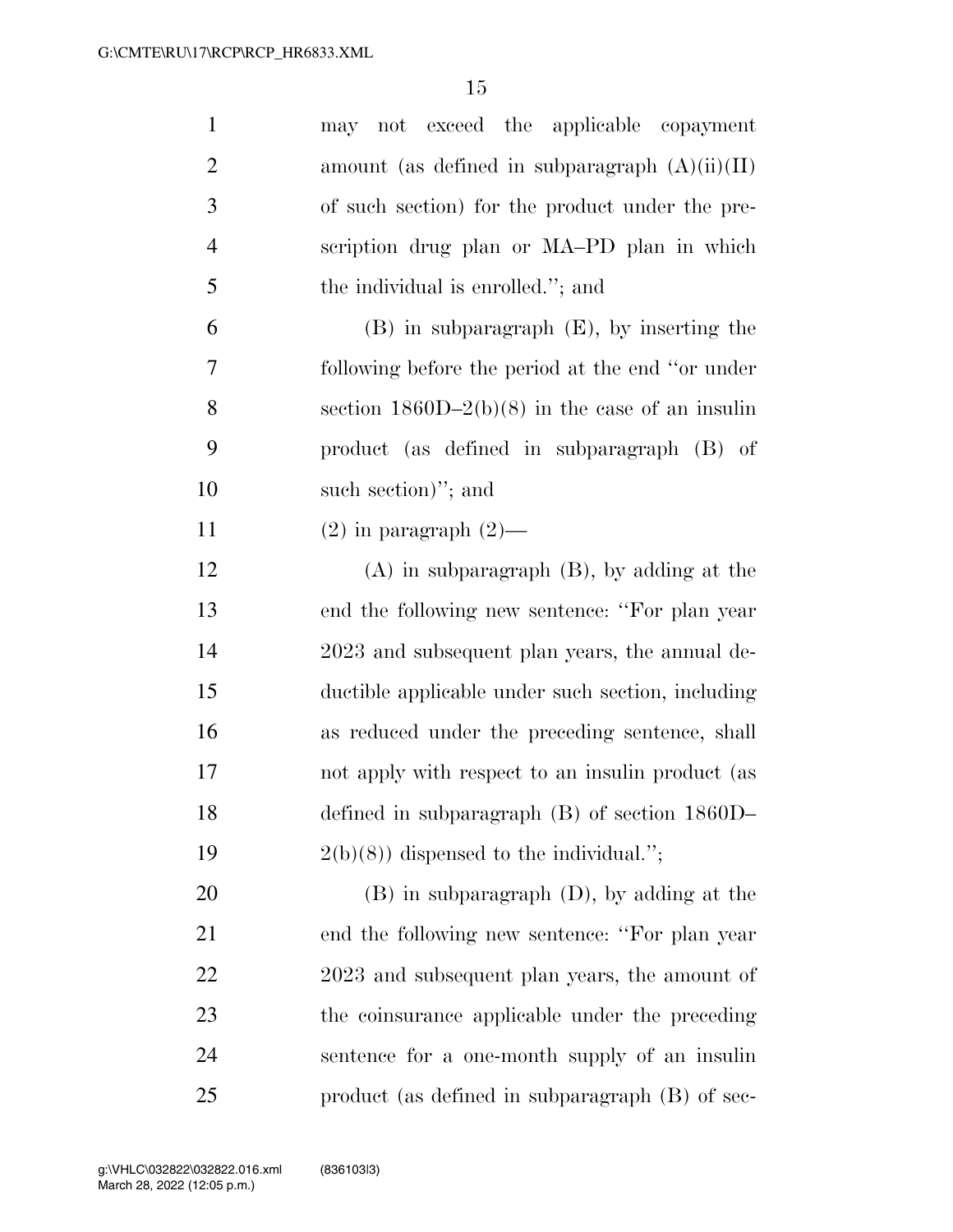1 tion  $1860D-2(b)(8)$  dispensed to the individual may not exceed the applicable copayment 3 amount (as defined in subparagraph  $(A)(ii)(II)$  of such section) for the product under the pre- scription drug plan or MA–PD plan in which the individual is enrolled.''; and

 (C) in subparagraph (E), by adding at the end the following new sentence: ''For plan year 2023 and subsequent plan years, the amount of the copayment or coinsurance applicable under the preceding sentence for a one-month supply of an insulin product (as defined in subpara-13 graph (B) of section  $1860D-2(b)(8)$  dispensed to the individual may not exceed the applicable copayment amount (as defined in subparagraph  $(A)(ii)(II)$  of such section) for the product under the prescription drug plan or MA–PD plan in which the individual is enrolled.''

 (c) IMPLEMENTATION.—Notwithstanding any other provision of law, the Secretary of Health and Human Services shall implement this section for plan years 2023 and 2024 by program instruction or otherwise.

 (d) FUNDING.—In addition to amounts otherwise available, there is appropriated to the Centers for Medi-care & Medicaid Services, out of any money in the Treas